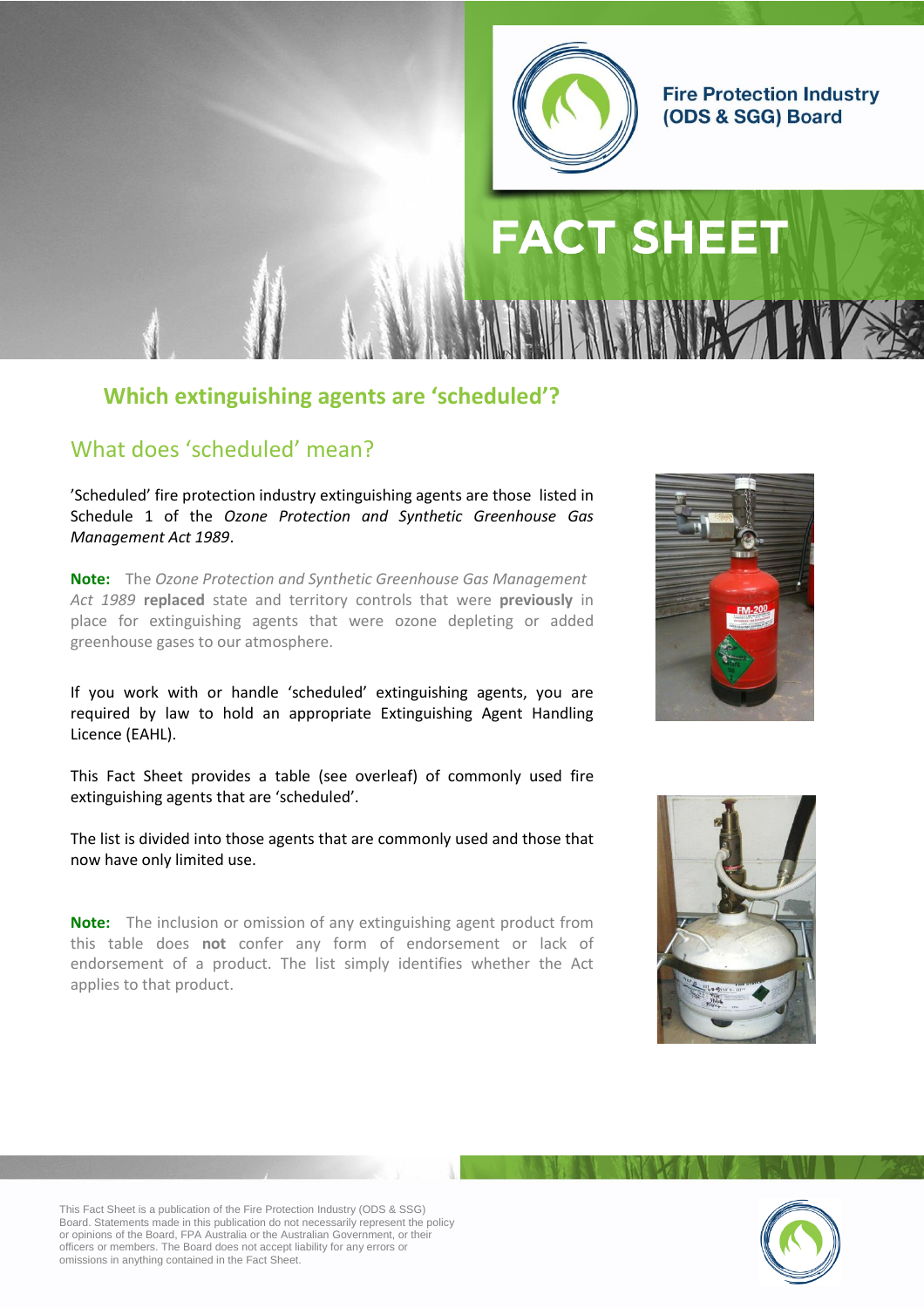

#### Are there extinguishing agents that are excluded from the Act?

Yes, there are a number of extinguishing agents that are **not** 'scheduled', and are therefore **not** covered by the Act.

Examples of extinguishing agents include which are not scheduled include:

- Water mist
- Carbon dioxide
- Inert gas fires comprising a mixture of argon or nitrogen
- Proprietary synthetic (man-made) gases which have negligible global warming potential such as Novec 1230™

**Note:** This means, if you work with or handle these agents, you are not required to hold an Extinguishing Agent Handling Licence (EAHL).

#### Do you have any queries?

Licensing Coordinator Fire Protection Industry (ODS & SGG) Board PO Box 1049 Box Hill Vic 3128 T 03 8892 3131 F 03 8892 3132 E [ozone@fp](mailto:ozone@fpaa.com.au)ib.com.au



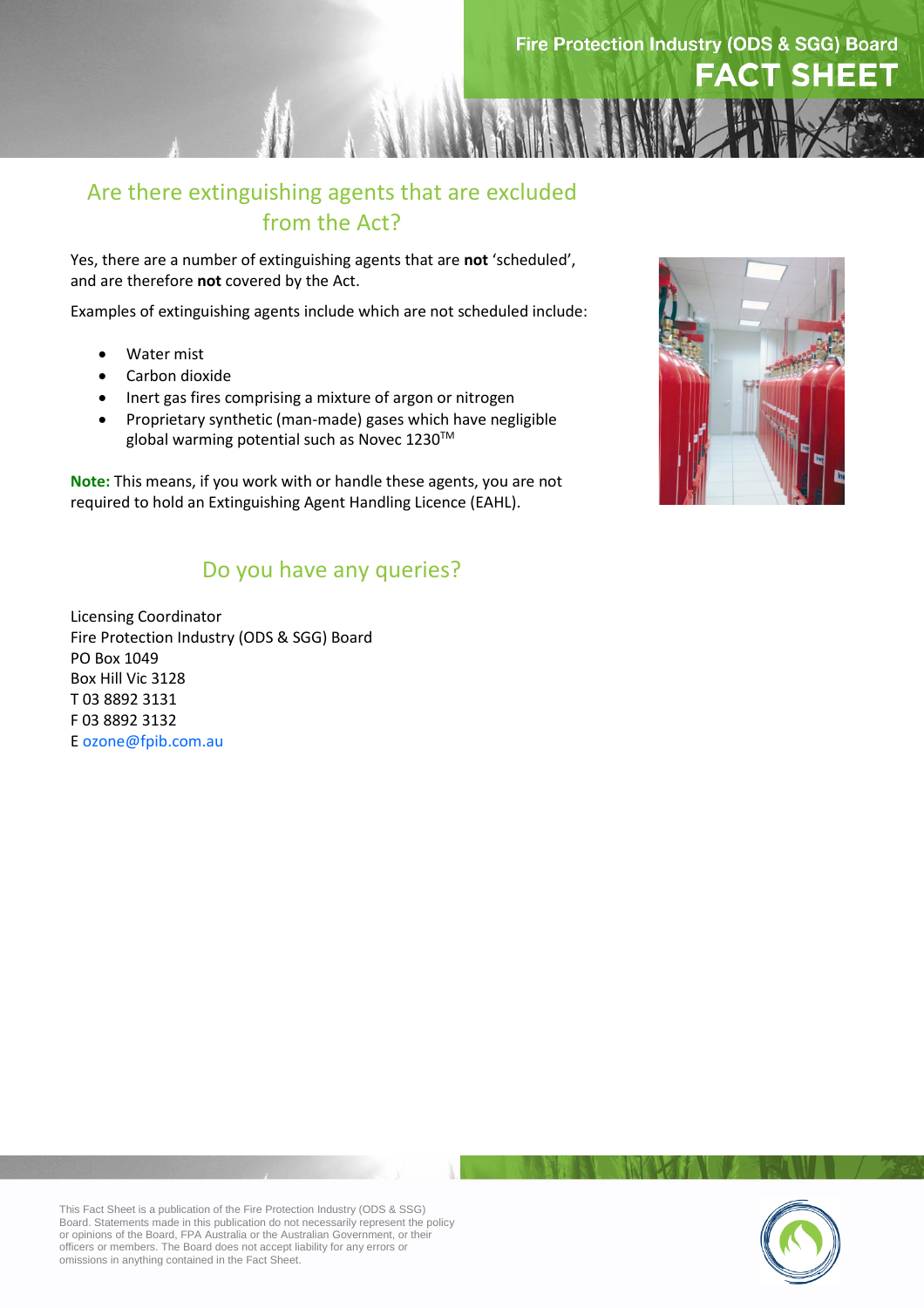

### **Scheduled extinguishing agents**

| <b>Commonly used ODS and SGG extinguishing agents used in fire protection</b> |                                                                                                                                                                                                                  |                                            |  |
|-------------------------------------------------------------------------------|------------------------------------------------------------------------------------------------------------------------------------------------------------------------------------------------------------------|--------------------------------------------|--|
| <b>Trade name</b>                                                             | <b>Uses</b>                                                                                                                                                                                                      | <b>Extinguishing agent name</b>            |  |
| Halon 1211                                                                    | Typically used as a streaming agent.<br>Requires a halon special permit in Australia.                                                                                                                            | <b>Bromochlorodifluoromethane</b><br>(BCF) |  |
| <b>Halon 1301</b>                                                             | Typically used as a total flooding agent.<br>Requires a halon special permit in Australia.                                                                                                                       | Bromotrifluoromethane<br>(BTM)             |  |
| NAF-P-III                                                                     | Typically used as a streaming agent.<br>Used as a replacement for Halon-1211.<br>$\bullet$                                                                                                                       | <b>HCFC Blend C</b>                        |  |
| NAF-S-III                                                                     | Typically used as a total flooding agent. I<br>Used as a replacement for halon-1301<br>$\bullet$                                                                                                                 | <b>HCFC Blend A</b>                        |  |
| FM-200°<br>FE-227™                                                            | Functions as a total flooding agent.<br>Typical applications could include chemical storage areas, clean<br>rooms, communications facilities, laboratories, museums, robotics<br>and emergency power facilities. | Heptafluoropropane<br>HFC-227ea            |  |